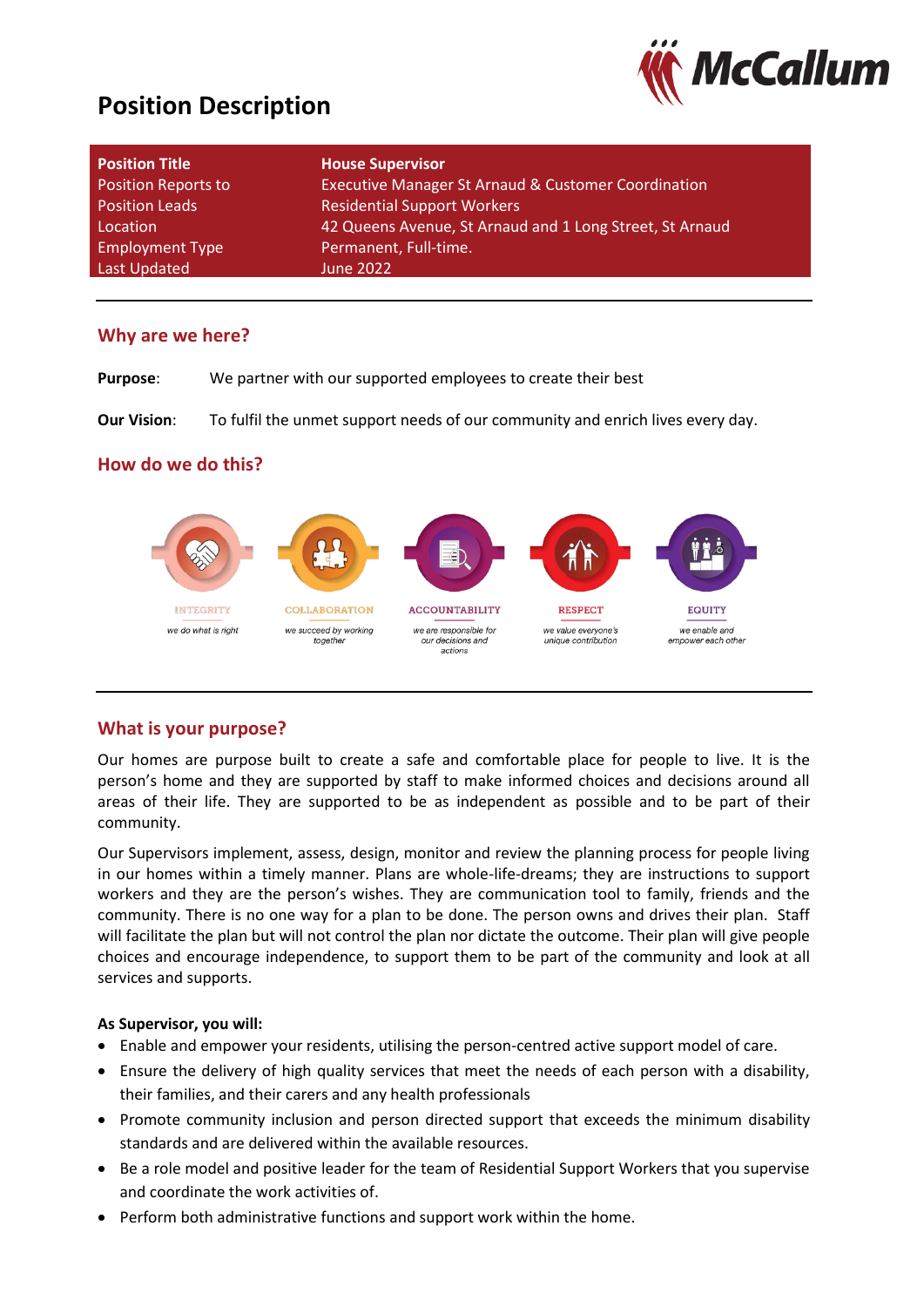

# **How do you achieve this? (Responsibilities)**

| <b>Key Results Area</b>                   | <b>Accountabilities</b>                                                                                                                                                                                                                                                                                                                                                                                                                                                                                                                                                                                                                                                                                                                                                                                                                                                                                                                                                                                                                                                                                                                                                                                                                                                                                                                                                                                                                                                                                                                                                                                                                                      |  |
|-------------------------------------------|--------------------------------------------------------------------------------------------------------------------------------------------------------------------------------------------------------------------------------------------------------------------------------------------------------------------------------------------------------------------------------------------------------------------------------------------------------------------------------------------------------------------------------------------------------------------------------------------------------------------------------------------------------------------------------------------------------------------------------------------------------------------------------------------------------------------------------------------------------------------------------------------------------------------------------------------------------------------------------------------------------------------------------------------------------------------------------------------------------------------------------------------------------------------------------------------------------------------------------------------------------------------------------------------------------------------------------------------------------------------------------------------------------------------------------------------------------------------------------------------------------------------------------------------------------------------------------------------------------------------------------------------------------------|--|
| <b>Service Delivery</b>                   | Work with participants, their carers and families, and other<br>$\bullet$<br>stakeholders to develop strategies to address the identified<br>needs of the person supported.<br>Create a safe and comfortable place for people to live and call<br>٠<br>a home.<br>Ensure our participants are supported by staff to make<br>$\bullet$<br>informed choices and decisions around all areas of their life,<br>enabling independence and community participation.<br>Implement, assess, design, monitor and review the NDIS<br>$\bullet$<br>planning process for participants using our accommodation<br>services in a timely manner.<br>Enable the delivery of our participant's goals and dreams.<br>٠<br>Facilitate staff to deliver our participant's plan.<br>٠<br>Ensure person-centred support and care.<br>$\bullet$<br>Implement and report on positive behaviour support strategies<br>$\bullet$<br>and plans.<br>Timely and accurate Incident Reporting and Investigation<br>$\bullet$<br>within NDIS Quality and Safeguards Standards.<br>Timely and accurate Restrictive Interventions reporting within<br>$\bullet$<br>the NDIS Quality and Safeguards Standards.<br>Ensure our participants have appropriate personal care and<br>$\bullet$<br>grooming.<br>Ensure our participants have appropriate whole of life support<br>including but not limited to medical, nutrition, health and<br>wellbeing.<br>Coordinate maintenance of the residence you are responsible<br>٠<br>for and oversee capital expenditure and building works.<br>Coordinate and oversee operating expenditure for the<br>$\bullet$<br>residence you are responsible for. |  |
| <b>Strategic Delivery</b>                 | Ensure Queens Avenue operates at capacity.<br>Ensure that STA, SDA and SIL opportunities are maximised.<br>٠                                                                                                                                                                                                                                                                                                                                                                                                                                                                                                                                                                                                                                                                                                                                                                                                                                                                                                                                                                                                                                                                                                                                                                                                                                                                                                                                                                                                                                                                                                                                                 |  |
| <b>Customer Experience and</b><br>Quality | In conjunction with the Customer Experience team, coordinate<br>$\bullet$<br>the annual plan-review meeting and contribute the<br>Accommodation perspective.<br>Implement the McCallum outcome framework and customer<br>٠<br>experience reporting for your residents.<br>Seek and report on customer feedback, escalating serious<br>$\bullet$<br>complaints to the Executive Manager.<br>Implement and champion our Quality Management System.<br>$\bullet$<br>Lead team to ensure compliance with our policies, procedures<br>and quality standards.<br>Prepare for and ensure compliance with NDIS audits and<br>standards.<br>Ensure effective record keeping and that all administration and<br>documentation is kept up to date including within the Service<br>Record System (SRS) and staff related matters.                                                                                                                                                                                                                                                                                                                                                                                                                                                                                                                                                                                                                                                                                                                                                                                                                                        |  |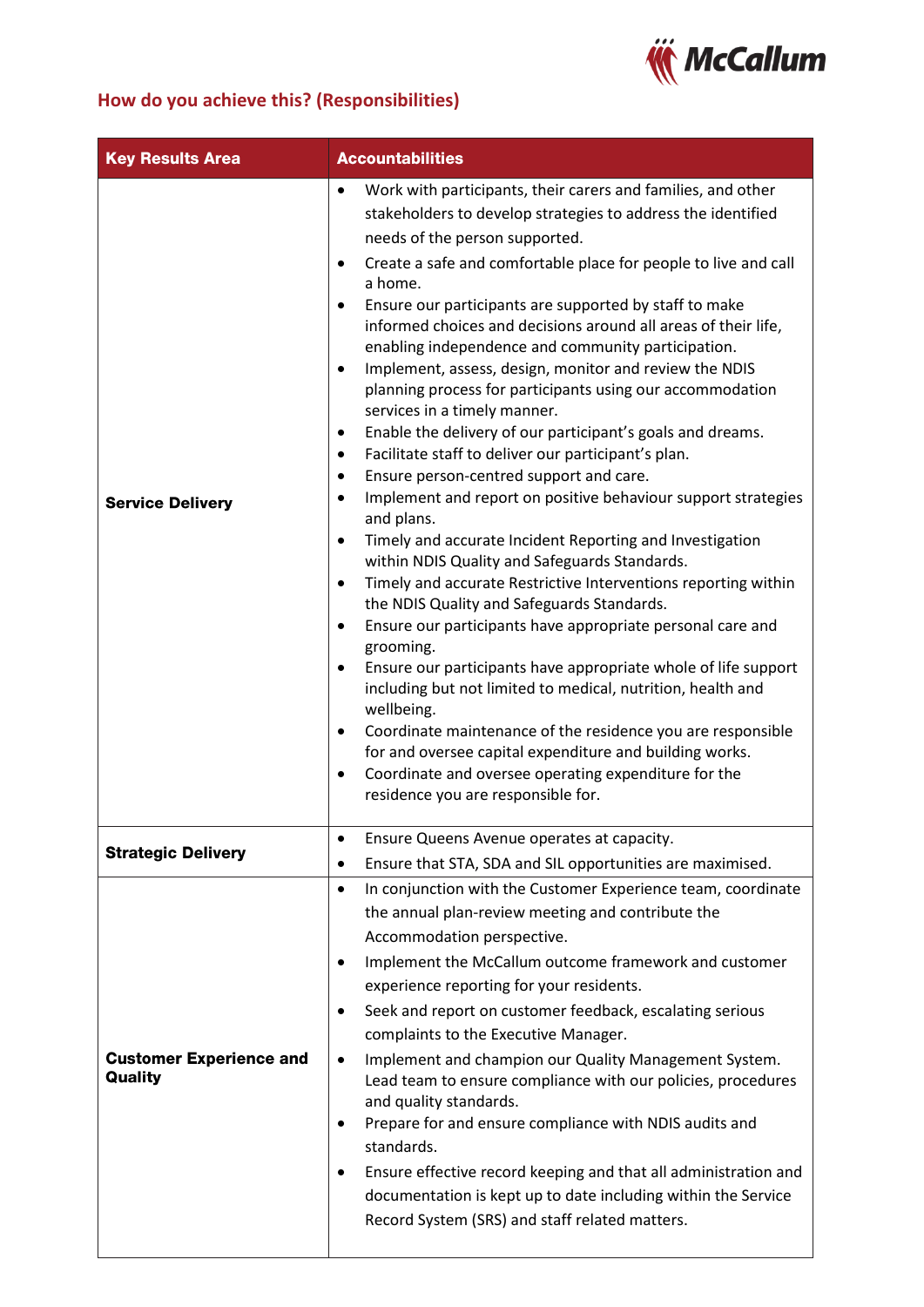

| <b>Leadership and Employee</b><br><b>Experience</b> | Mentor and develop staff to problem-solve and make agile<br>$\bullet$<br>decisions at the best interest of our participants<br>Promote positive and safe work culture within the team,<br>$\bullet$<br>manage team and individual conflicts as they arise and<br>escalate when necessary<br>Identify and resolve and OHS hazards and incidents in a timely<br>$\bullet$<br>manner in alignment with the policy.<br>Lead support workers and develop a culture among staff that is<br>$\bullet$<br>open to change and supports continuous quality improvement,<br>collaboration, respect, and accountability.<br>Ensure optimal rostering of support workers at the residence,<br>$\bullet$<br>ensuring equitable access to shifts and compliance with<br>industrial relations.<br>Identify learning and development opportunities for staff and<br>$\bullet$<br>manage their performance through effective goal-setting and<br>performance appraisals<br>Champion McCallum's code of conduct and values, acting in<br>$\bullet$<br>accordance with our policies and procedures at all times. |
|-----------------------------------------------------|----------------------------------------------------------------------------------------------------------------------------------------------------------------------------------------------------------------------------------------------------------------------------------------------------------------------------------------------------------------------------------------------------------------------------------------------------------------------------------------------------------------------------------------------------------------------------------------------------------------------------------------------------------------------------------------------------------------------------------------------------------------------------------------------------------------------------------------------------------------------------------------------------------------------------------------------------------------------------------------------------------------------------------------------------------------------------------------------|
| <b>Self-care and professional</b><br>development    | Participate in monthly feedback meeting with the Executive<br>$\bullet$<br>Manager.<br>Ensure Annual Performance Goals and KPIs are set, with<br>$\bullet$<br>professional development plan implemented and monitored<br>Identify and seek appropriate resources to support your own<br>$\bullet$<br>health and wellbeing<br>Participate in wider McCallum projects and initiatives as<br>$\bullet$<br>required.                                                                                                                                                                                                                                                                                                                                                                                                                                                                                                                                                                                                                                                                             |

## **What do I need to be a success? (Attributes)**

- Our customers are at the centre of everything that you do
- Quality, safety and risk management is paramount and will not be compromised.
- You are a consultative, collaborative and inclusive team leader.
- You achieve results. You are focused, work to a plan and deliver.
- You build and maintain relationships with your participants, their families and care givers, and your colleagues.
- You are team player that actively participates and champions a supportive and values driven work environment.
- You understand that change happens for a reason, and have the ability to bring your team with you.